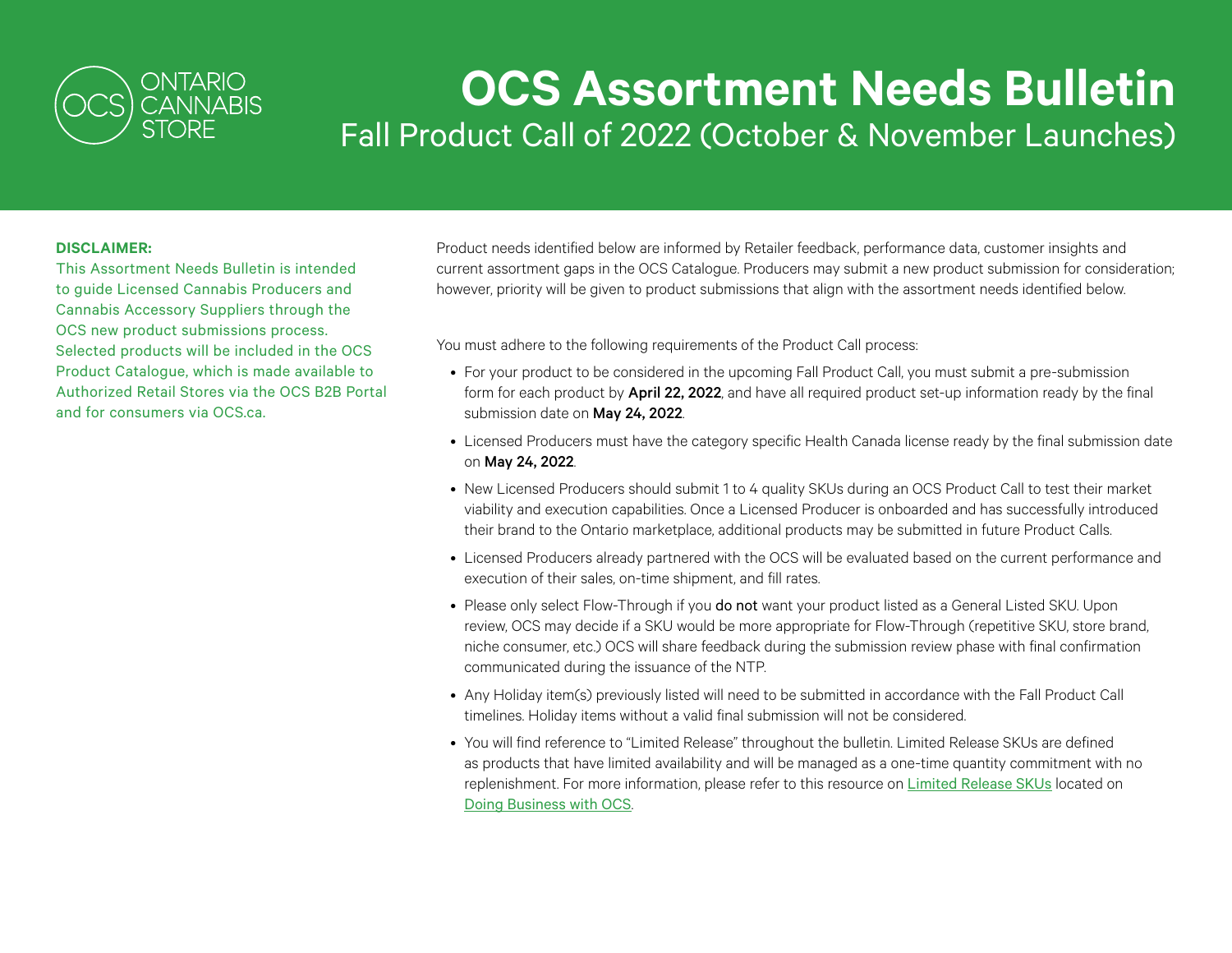

| <b>CATEGORY</b> | <b>ATTRIBUTES</b>                                                                                                                                                                                                                                                                                                                                                                                                                                                                                                                                       |                                                                                                                                                                                                                                                                                                                 |
|-----------------|---------------------------------------------------------------------------------------------------------------------------------------------------------------------------------------------------------------------------------------------------------------------------------------------------------------------------------------------------------------------------------------------------------------------------------------------------------------------------------------------------------------------------------------------------------|-----------------------------------------------------------------------------------------------------------------------------------------------------------------------------------------------------------------------------------------------------------------------------------------------------------------|
| Flower          | • Mainstream high total THC and high total terpene dried flower<br>• Innovative, unique, trending cultivar from illicit and mature markets<br>• 3.5 g or 7g preferred<br>• MSRP \$25 - \$35 for 3.5 g preferred<br>• Sativa dominant preferred (e.g. Durban Poison)<br>• E.g. of cultivars: 'Fuel/Gas' forward aroma, 'Pink' crosses, 'Breaths', 'Food'<br>and 'Dessert'<br>• CBD and balanced-focused strain specific cultivar<br>• Small format 1 g<br>• MSRP \$10 and under preferred<br>• Must have strong supply availability and good fill-rate % | • Large format size extension (14 g or 28 g)<br>• In-market 3.5 g SKU must have strong sales and good inventory fill-rate %<br>• Packaging<br>• Eco-friendly packaging, sustainable, recyclable<br>• Nitrogen-flushed packaging<br>• Detailed information on packaging (e.g. terpene percentage, strain name)   |
| Pre-rolls       | • Single 1x1 g and single 1x0.5 g<br>• Cultivars with proven sales success in dried flower<br>• MSRP under \$10 for 1x0.5 g preferred<br>$\bullet$ 3x0.5 g format<br>• Innovative, unique, trending cultivar from illicit and mature markets<br>• Assorted cultivars in multipack formats/variety packs                                                                                                                                                                                                                                                 | • CBD and balanced-focused cultivars (multipack format - 7 to 10 per pack,<br><0.5 g per pre-roll)<br>• Packaging<br>• Eco-friendly packaging, sustainable, recyclable<br>• Differentiated, unique packaging styles<br>• Detailed information on packaging (e.g. terpene percentage, strain name)               |
| Vapes           | • Single use/all-in-one high potency<br>• MRSP under \$40 for strains/flavors in 0.3 g, 0.5 g or 1 g size format<br>• Unique genetics and/or flavors trending in other mature markets<br>• MSRP under \$40 for 1 g<br>• Pure live rosin 1g or all-in-one format with innovative unique genetics,<br>mainstream and premium segments<br>• MRSP under \$60 for 1 g<br>• 510 thread carts in >0.5 g formats                                                                                                                                                | • Premium hardware<br>• Products that are differentiated from current items available on the OCS<br>Product Catalogue<br>• Packaging<br>• Eco-friendly packaging, sustainable, recyclable<br>• Brand and strain name on vape carts<br>• Detailed information on packaging (ex. terpene percentage, strain name) |
| Oils and Caps   | • Products that are differentiated from current items available on the OCS Product Catalogue.                                                                                                                                                                                                                                                                                                                                                                                                                                                           |                                                                                                                                                                                                                                                                                                                 |
| Edibles         | • Microdosing value packs<br>• Single full THC soft chew packs<br>• Baked goods offering<br>• New innovative sub-category offerings<br>• Innovative items for snacking occasion                                                                                                                                                                                                                                                                                                                                                                         | • Soft chew offerings with natural sweetener and sugar-substitute options<br>• Shatter/hash rosin soft chews and chocolate<br>• Infused cooking oils (olive, avocado and coconut oil)<br>• DIY edible kits                                                                                                      |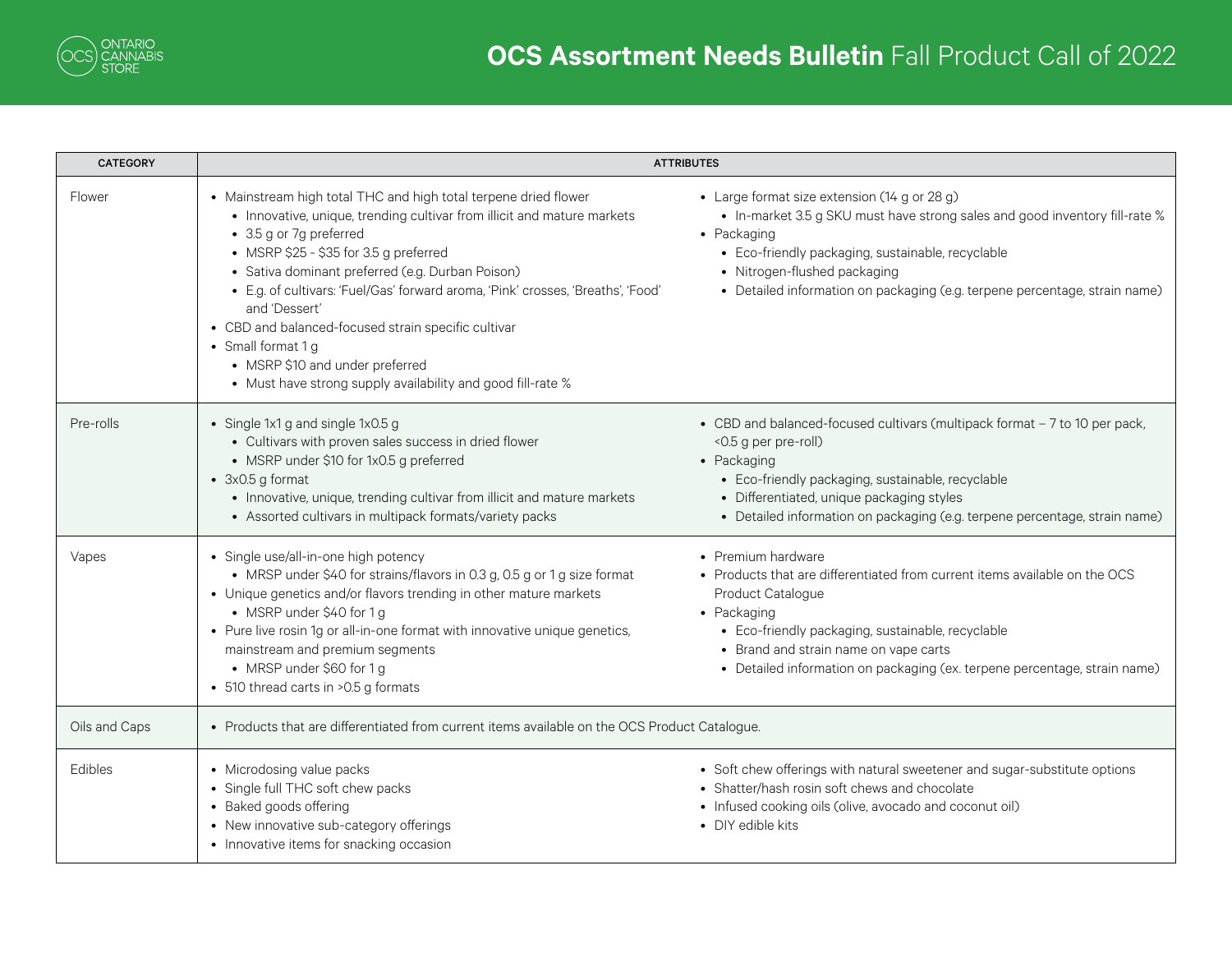

| <b>CATEGORY</b>  | <b>ATTRIBUTES</b>                                                                                                                                                                                                                                                         |                                                                                                                                                                                             |
|------------------|---------------------------------------------------------------------------------------------------------------------------------------------------------------------------------------------------------------------------------------------------------------------------|---------------------------------------------------------------------------------------------------------------------------------------------------------------------------------------------|
| Accessories      | • LP branded 510 thread batteries with matching vape cartridges (already in market)                                                                                                                                                                                       |                                                                                                                                                                                             |
| <b>Extracts</b>  | • More accessible, opening price points<br>• Shatter (1 g) - Single strain with MSRP \$25-\$30<br>• Shatter Multi-pack<br>• Cherry Oil $(1 g)$<br>• Moon rocks<br>• Infused flower<br>• Unique infused pre-rolls<br>• Terp sauce $(1 g)$<br>• Kief with \$10 to \$15 MSRP | • Packaging<br>• Eco-friendly packaging, sustainable, recyclable<br>• Differentiated, unique packaging styles<br>• Detailed information on packaging (e.g. terpene percentage, strain name) |
| <b>Beverages</b> | • Warm beverage mixes<br>• THC & High CBD infused teas with accessible opening price points<br>• Nostalgic 90's flavour profiles in full-calorie soda analogues<br>• Broad spectrum infusions<br>• Rare cannabinoids                                                      | • Non-carbonated options<br>• Natural sweetener and sugar-substitute options<br>• Opening price point at full THC potency<br>• Innovative/novel formats                                     |
| Topicals         | • Cosmetic regime (2 - 4 steps in a beauty process)                                                                                                                                                                                                                       |                                                                                                                                                                                             |